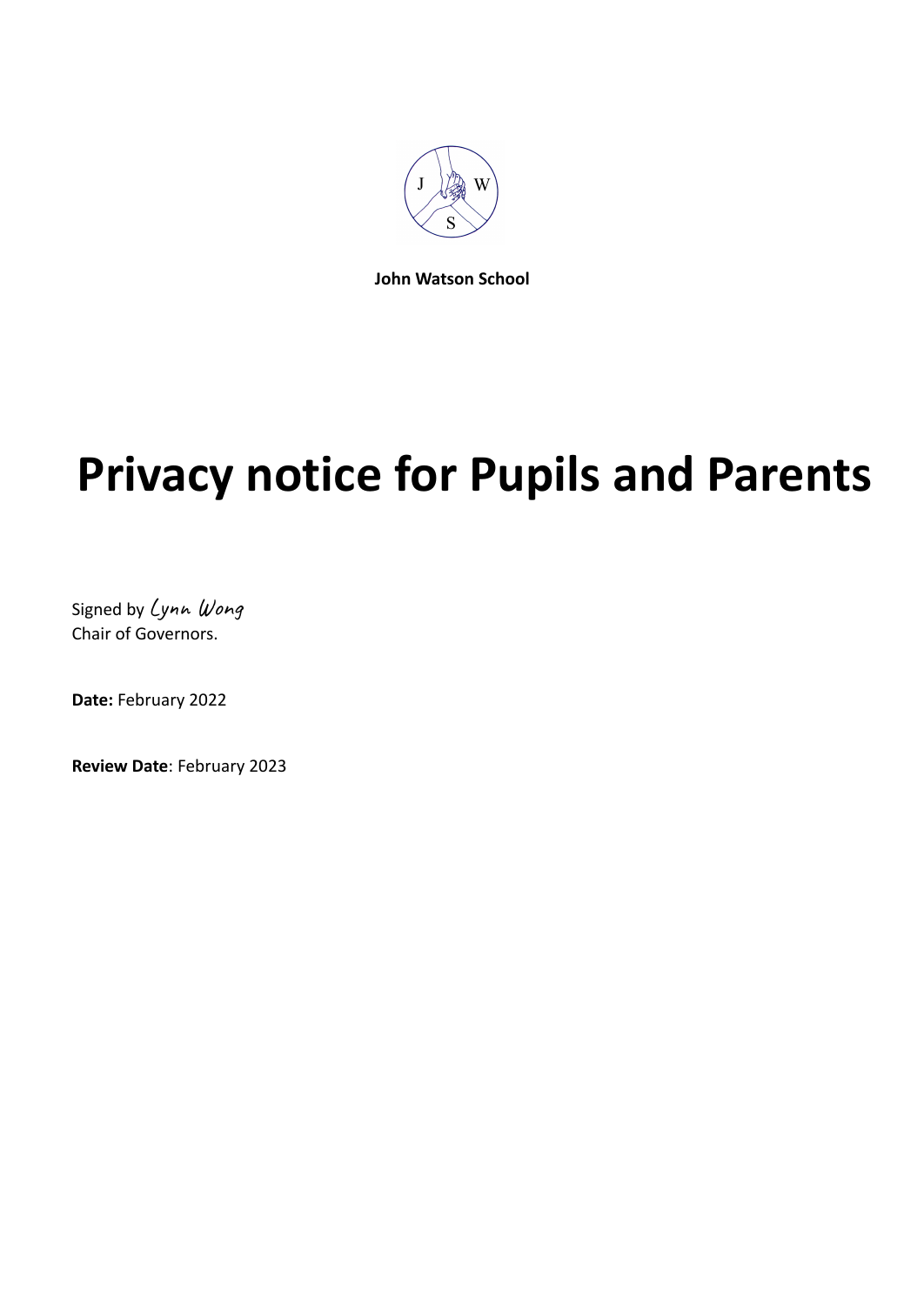John Watson School is committed to protecting the privacy and security of your personal information. This privacy notice describes how we collect and use personal information about you before, during and after your working relationship with us, in accordance with the General Data Protection Regulation (GDPR).

John Watson School is a 'data controller'. This means that we are responsible for deciding how we hold and use personal information about you. We are required under data protection legislation to notify you of the information contained in this privacy notice.

It is important that you read this notice, together with any other privacy notice we may provide on specific occasions when we are collecting or processing personal information about you, so that you are aware of how and why we are using such information.

## **Data protection principles**

We will comply with data protection law. This says that the personal information we hold about you must be:

- (a) Used lawfully, fairly and in a transparent way.
- (b) Collected only for valid purposes that we have clearly explained to you and not used in any way that is incompatible with those purposes.
- (c) Relevant to the purposes we have told you about and limited only to those purposes.
- (d) Accurate and kept up to date.
- (e) Kept only as long as necessary for the purposes we have told you about.
- (f) Kept securely.

## **The categories of pupil information that we collect, hold and share include:**

- Personal information (such as name, unique pupil number, contact details and address);
- Characteristics (such as ethnicity, language, pupil premium and free school meal eligibility);
- Attendance information (such as sessions attended, number of absences, absence reasons and any previous schools attended);
- Assessment information;
- Relevant medical information (such as doctors information, child health, dental health, allergies, medication and dietary requirements);
- Safeguarding (such as court orders and professional involvement);
- Information relation to SEND (Special Educational Needs);
- Behavioural information (such as the number of exclusions and any relevant alternative provision put in place);
- Post 16 learning information.

For pupils/students enrolling for post 14 qualifications, the Learning Records Service will give the unique learner number (ULN) .

### **Why we collect and use this information**

We collect the information about pupils and parents/carers before they join and update it during their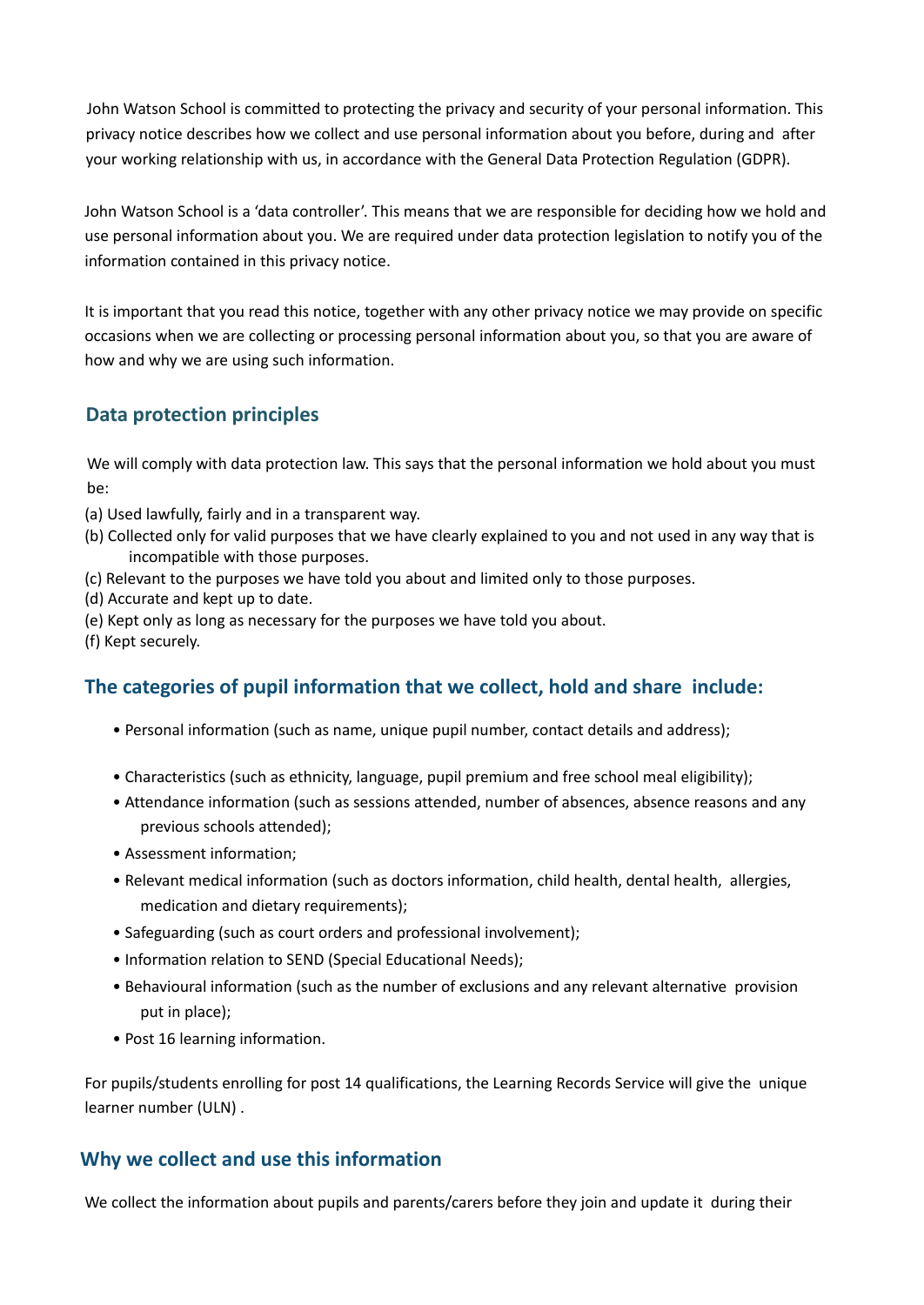time on roll as and when new information is acquired. We use the pupil data:

- to support pupil learning;
- to monitor and report on pupil progress;
- to provide appropriate pastoral care;
- to assess the quality of our services including safeguarding pupils;
- to comply with the law regarding data sharing.

#### **The lawful basis on which we use this information**

John Watson School holds the legal right to collect and use personal data relating to pupils and their families, and we may also receive information regarding them from their previous school, LA and/or the DfE.

Under the General Data Protection Regulation (GDPR), the lawful bases we rely on for this processing are:

- a. consent. You are able to remove your consent at any time. You can do this by contacting the school office;
- b. we have a contractual obligation;
- c. we have a legal obligation;
- d. we need it to perform a public task;
- e. we have a vital interest;
- f. we have a legitimate interest.

Some personal information requires extra protection as it is considered more sensitive. This includes race, ethnicity, religious beliefs, medical conditions, genetic information and biometric data, criminal convictions.

If we are processing special category data, our lawful bases will also include one of the following: a. we have explicit consent;

- b. to meet our obligations as a controller or those of data subjects;
- c. to meet our public interest task of keeping pupils safe.

## **Collecting pupil information**

Whilst the majority of pupil information you provide to us is mandatory, some of it is provided to us on a voluntary basis. In order to comply with the General Data Protection Regulation, we will inform you whether you are required to provide certain pupil information to us or if you have a choice in it.

### **Storing pupil data**

We hold pupil data on local and some cloud-based computer systems, as well as on paper. There are strict controls on who can see your information.

If your child changes school we will transfer records to your new school, where they will be retained until they reach the age of 25, after which they are securely destroyed.

We hold pupils education records securely and retain them from the date of your child's birth until they reach the age of 25, after which they are securely destroyed.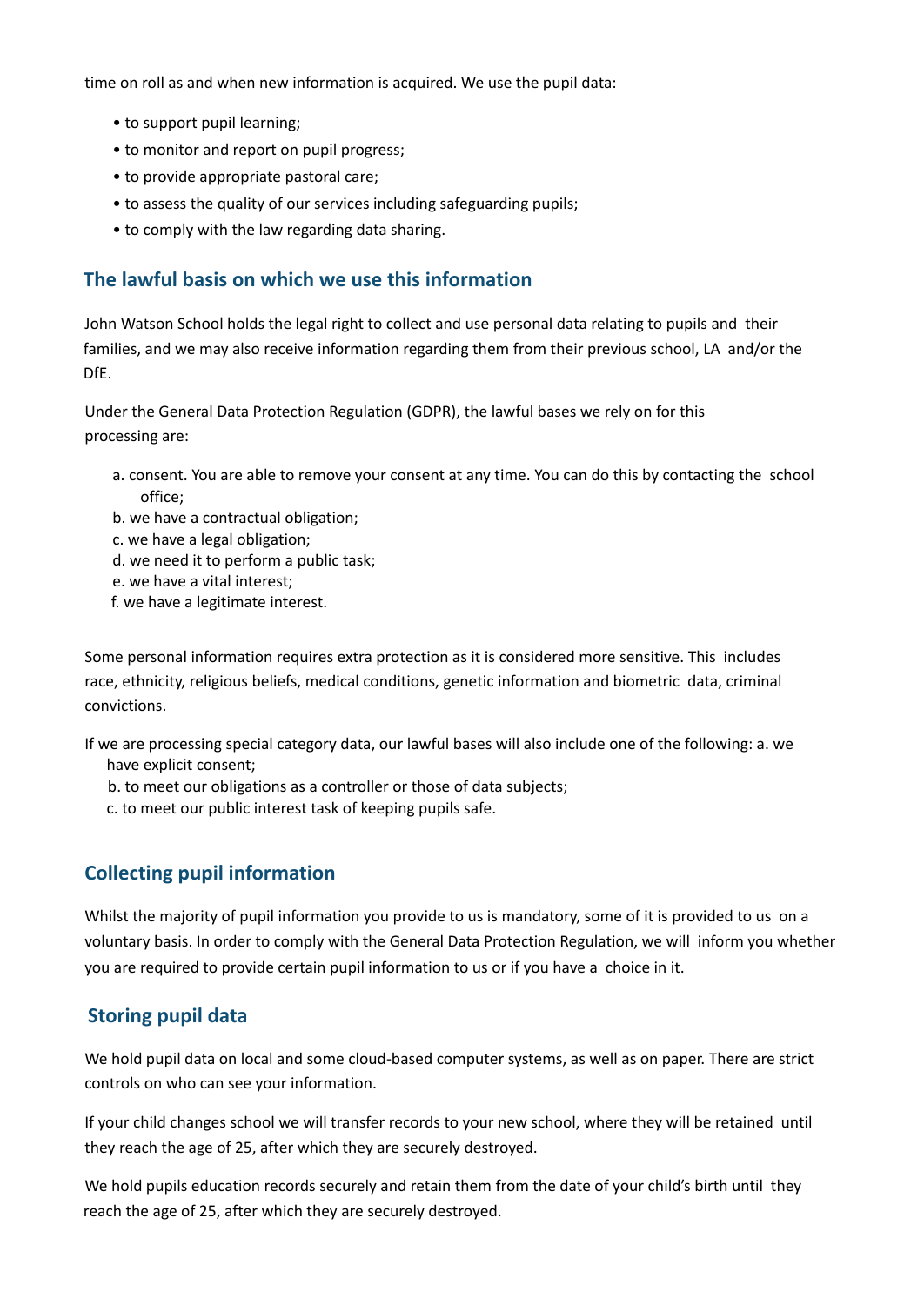## **Who we share pupil information with**

We routinely share pupil information with:

- schools that the pupil attend after leaving us;
- RM integris;
- our local authority, Oxfordshire County Council (SEN and transport department, social care department, specialist teaching services);
- the Department for Education (DfE) (statutory data collections);
- the NHS professionals.

From time to time, we may also share pupil information with other third parties including the following:

- the Police and law enforcement agencies;
- Educational psychologists;
- Education Welfare Officers;
- Courts, if ordered to do so;
- Prevent teams in accordance with the Prevent Duty on schools.

In the event that we share personal data about pupils with third parties, we will provide the minimum amount of personal data necessary to fulfil the purpose for which we are required to share the data.

#### **Why we share pupil information**

We do not share information about our pupils with anyone without consent unless the law and our policies allow us to do so.

We share pupils' data with the Department for Education (DfE) on a statutory basis. This data sharing underpins school funding and educational attainment policy and monitoring.

We are required to share information about our pupils with our local authority (LA) and the Department for Education (DfE) under section 3 of The Education (Information About Individual Pupils) (England) Regulations 2013.

### **Data collection requirements:**

To find out more about the data collection requirements placed on us by the Department for Education (for example; via the school census) go to https://www.gov.uk/education/data collection-and-censuses-for-schools.

#### **Youth support services**

#### **Pupils aged 13+**

Once our pupils reach the age of 13, we also pass pupil information to our local authority and / or provider of youth support services as they have responsibilities in relation to the education or training of 13-19 year olds under section 507B of the Education Act 1996.

This enables them to provide services as follows:

• youth support services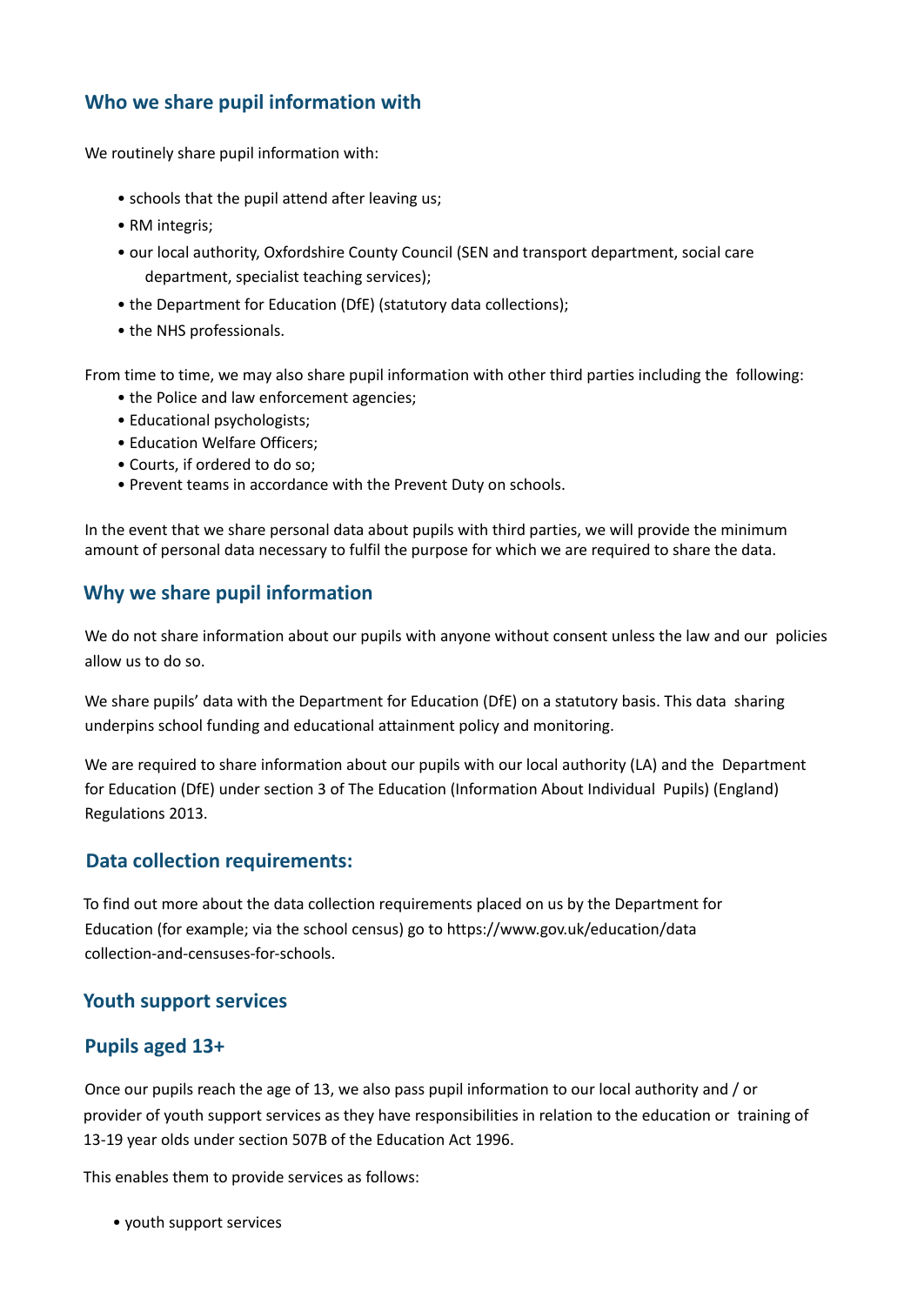• careers advisers

A parent or guardian can request that **only** their child's name, address and date of birth is passed to their local authority or provider of youth support services by informing us. This right is transferred to the child / pupil once he/she reaches the age 16.

## **The National Pupil Database (NPD)**

The NPD is owned and managed by the Department for Education and contains information about pupils in schools in England. It provides invaluable evidence on educational performance to inform independent research, as well as studies commissioned by the Department. It is held in electronic format for statistical purposes. This information is securely collected from a range of sources including schools, local authorities and awarding bodies.

We are required by law, to provide information about our pupils to the DfE as part of statutory data collections such as the school census and early years' census. Some of this information is then stored in the NPD. The law that allows this is the Education (Information About Individual Pupils) (England) Regulations 2013.

To find out more about the NPD, go to https://www.gov.uk/government/publications/national pupil-database-user-guide-and-supporting-information.

The department may share information about our pupils from the NPD with third parties who promote the education or well-being of children in England by:

- conducting research or analysis
- producing statistics
- providing information, advice or guidance

The Department has robust processes in place to ensure the confidentiality of our data is maintained and there are stringent controls in place regarding access and use of the data. Decisions on whether DfE releases data to third parties are subject to a strict approval process and based on a detailed assessment of:

- who is requesting the data
- the purpose for which it is required
- the level and sensitivity of data requested: and
- the arrangements in place to store and handle the data

To be granted access to pupil information, organisations must comply with strict terms and conditions covering the confidentiality and handling of the data, security arrangements and retention and use of the data.

For more information about the department's data sharing process, please visit: https://www.gov.uk/data-protection-how-we-collect-and-share-research-data

For information about which organisations the department has provided pupil information, (and for which project), please visit the following website:

https://www.gov.uk/government/publications/national-pupil-database-requests-received To

contact DfE: https://www.gov.uk/contact-dfe